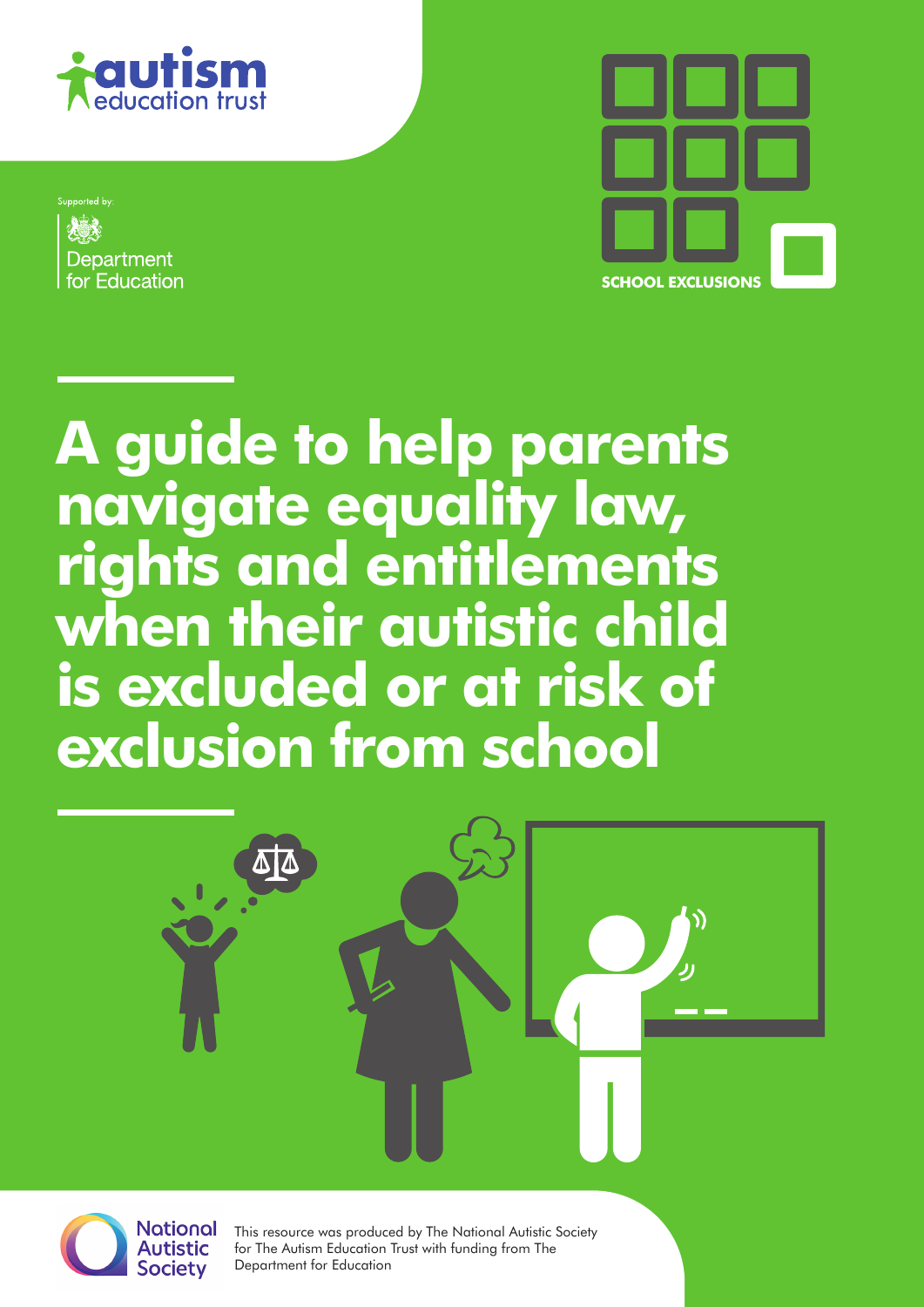

## Behaviour is communication. What is your autistic child's behaviour trying to tell us?

If your child is at risk of being excluded, you need to know:

- **• Are your child's needs being met?**
- **• Has the school tried to listen to you?**
- **• Have they adapted their behaviour policy?**
- **• Have they taken reasonable steps to make things better?**
- **• Is exclusion a fair decision?**

If not, the exclusion might be unjustified.

The Equality Act 2010 means that schools must be tolerant of disability related behaviour.

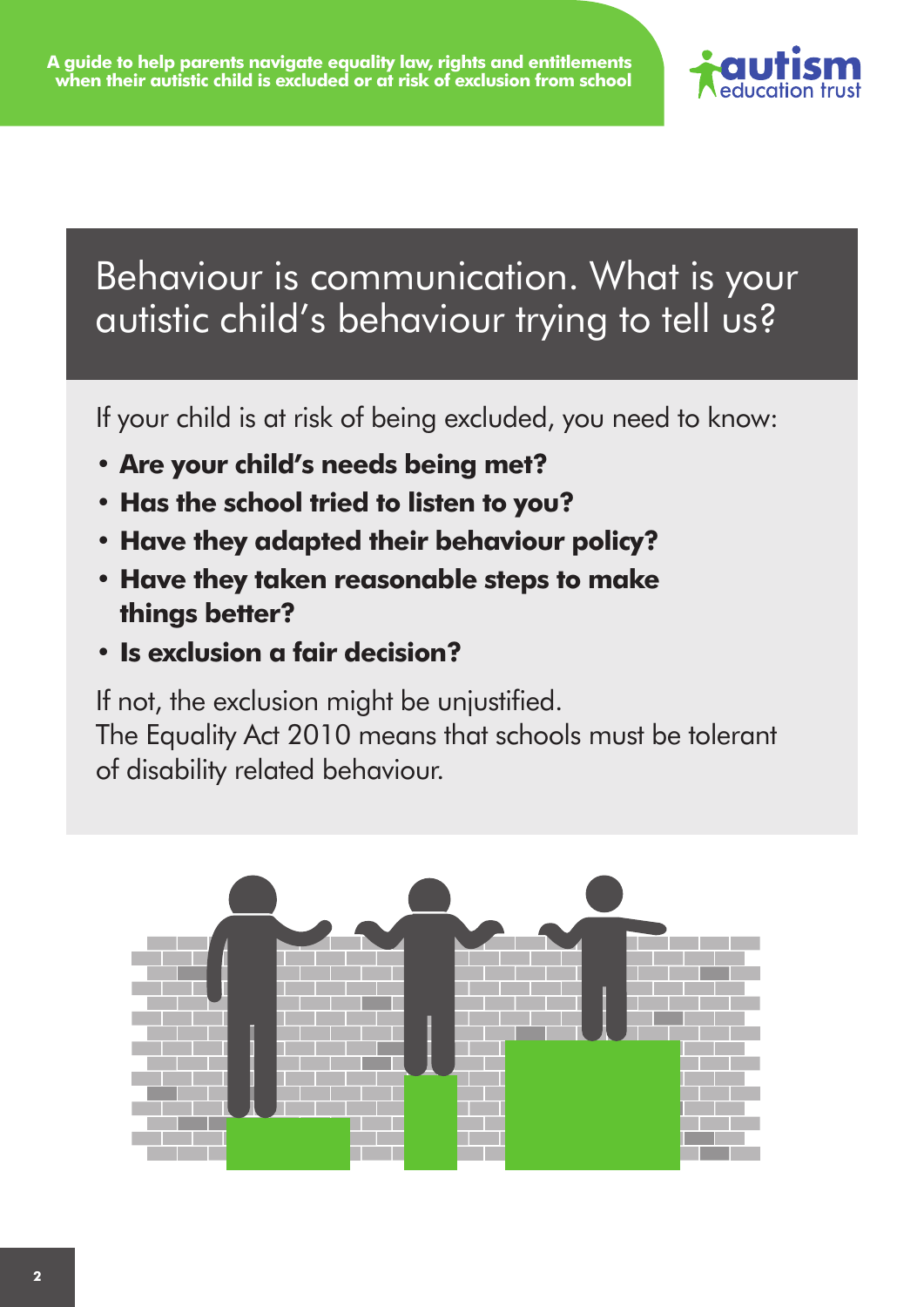![](_page_2_Picture_1.jpeg)

# Introduction

This quide outlines the legal duties the [Equality Act 2010](https://www.legislation.gov.uk/ukpga/2010/15/contents) places on your child's school in relation to the exclusion of disabled pupils. The examples given relate specifically to autistic pupils and are intended to help you and your child's school avoid disability discrimination claims, where possible.

Autistic pupils<sup>1</sup> are three times as likely to be excluded from school as pupils with no special educational needs (SEN)<sup>2</sup>. The most common reason given by headteachers is 'Physical assault against an adult'. However, disruptive behaviour can be a manifestation of a pupil's autism and excluding your child for exhibiting disability related behaviour can amount to disability discrimination.

#### **The meaning of disability**

The **[Equality Act 2010](http://www.legislation.gov.uk/ukpga/2010/15/contents)** describes a disabled person as someone who has:

"a physical or mental impairment which has a substantial and long-term adverse effect on his or her ability to carry out normal day-to-day activities."

Mental impairments include autism and most autistic people are likely to fit this description, but you do not have to have a diagnosis to be considered a disabled person.

Detailed information is available on the [definition of disability](https://www.equalityhumanrights.com/en/publication-download/equality-act-2010-guidance-matters-be-taken-account-determining-questions)<sup>3</sup>.

### **What is covered by the Equality Act?**

A school must not discriminate against a disabled pupil in relation to:

- • admissions
- how education is provided<sup>4</sup>
- exclusion
- any other disadvantage, denial of opportunity or choice.

#### **What is unlawful disability discrimination?**

The forms of disability discrimination that are unlawful under the school provisions of the Act are:

- direct discrimination
- indirect discrimination
- discrimination arising from disability
- failure to make reasonable adjustments.

It's also unlawful for a school to harass or victimise a pupil, their parent, sibling or anyone else that has or is thought to have made or helped with a complaint about discrimination.

<sup>1</sup> The term 'pupils' is used to apply to children and young people on the autism spectrum of compulsory school age (approx 5-16).

<sup>2</sup> <https://www.gov.uk/government/statistics/permanent-and-fixed-period-exclusions-in-england-2015-to-2016> 'National tables: SFR35/2017', (see Tables 6 and 7)

<sup>&</sup>lt;sup>3</sup> [Equality Act 2010, section 6](http://www.legislation.gov.uk/ukpga/2010/15/section/6) and Equality Act 2010 Guidance on matters to be taken into account in determining questions [relating to the definition of disability](https://www.equalityhumanrights.com/en/publication-download/equality-act-2010-guidance-matters-be-taken-account-determining-questions)

<sup>4</sup> This includes school activities, such as extra-curricular and leisure activities, afterschool and homework clubs, sports activities and school trips, assessments and internal exams, behaviour and discipline and school facilities, including libraries and IT.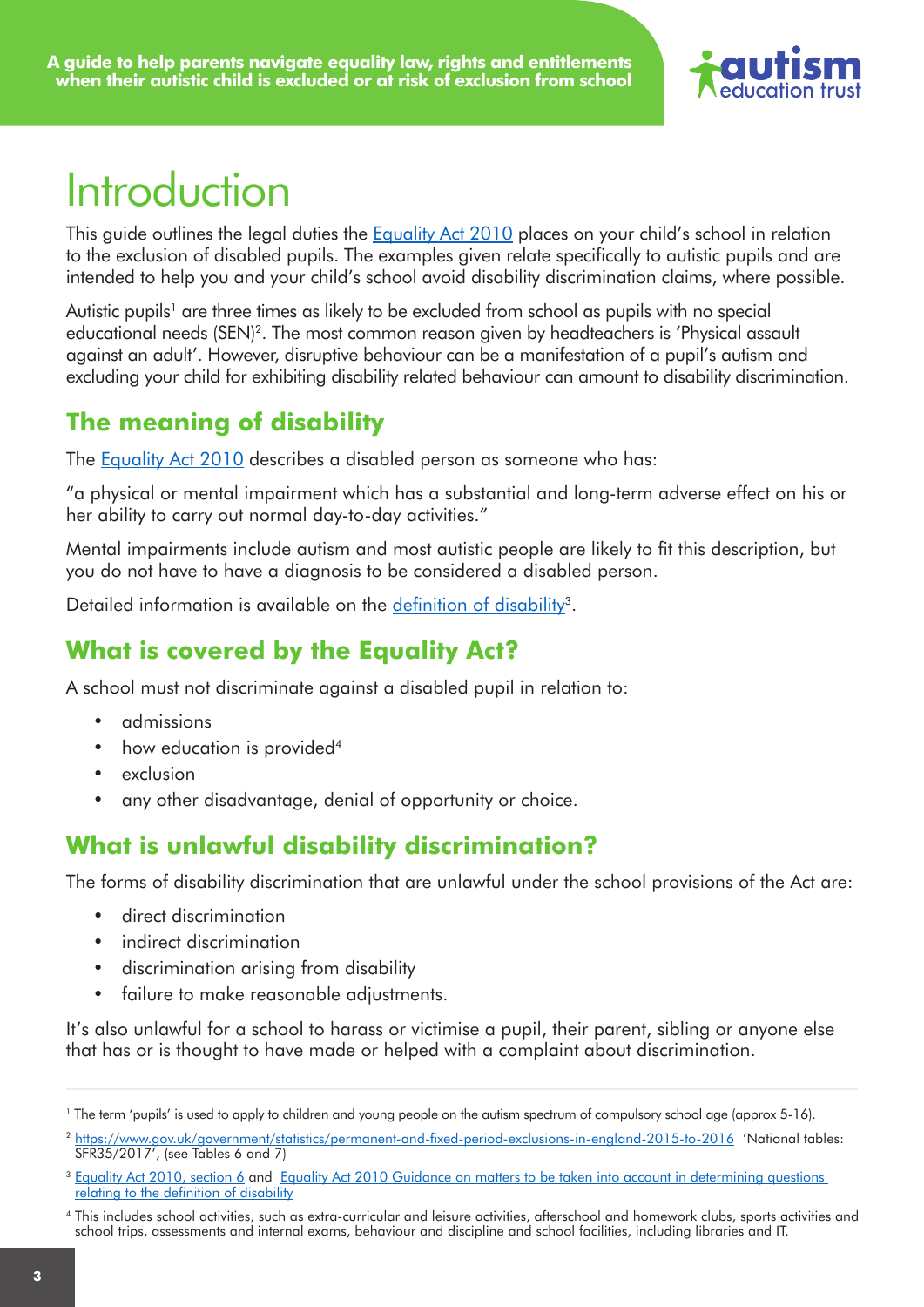![](_page_3_Picture_1.jpeg)

#### **Direct disability discrimination**

Direct disability discrimination occurs when a school treats a disabled pupil less favourably because of their disability than it treats, or would treat, a non-disabled pupil.

**Example:** An autistic pupil is excluded from a school trip because the school believes that she will not be able to participate in the activities, but no consideration has been made to make reasonable adjustments. This is likely to be direct disability discrimination.

Direct disability discrimination is always unlawful.

#### **Indirect disability discrimination**

Indirect discrimination is when a school policy or practice is applied in the same way to everyone but puts a disabled pupil at a disadvantage. That is unless it can be justified as being a proportionate means of achieving a legitimate aim, such as to ensure the health, safety and welfare of pupils.

**Example:** A school has a policy that if a pupil receives three detentions in a term, they will automatically be given a one-day fixed period exclusion. Pupils on the autism spectrum are much more likely to break the school rules than other pupils. Rigid application of this policy is likely to amount to indirect disability discrimination because, where a reasonable adjustment has not been made, a school will find it very difficult to justify the treatment as a proportionate means of achieving a legitimate aim.

Most discrimination in schools is unintentional and may come about because of rigid policies or practices. Reviewing all practices and policies will help a school to avoid discriminatory practices, as well as help it to comply with the public sector equality duty.

#### **Discrimination arising from disability**

Discrimination arising from disability occurs when a school treats a disabled pupil unfavourably because of something connected with their disability (such as their disability-related behaviour) and cannot show that this treatment is justifiable. Justification for the treatment might be that it is a proportionate means of achieving a legitimate aim, or if the school did not know and could not have reasonably been expected to know that the person had a disability.

**Example:** An autistic pupil was excluded for a fixed period from school for misbehaving in a lunchtime queue. The incident occurred following a sudden change to the order that the classes went into lunch. The autistic pupil did not respond to the instructions of lunchtime staff, who remarked on the pupil's rudeness; intolerance and aggression when other pupils entered her personal space. The pupil covered her ears, hid in the kitchen, which was out-of-bounds to pupils and refused to move. However, all of the pupil's responses were in keeping with her diagnosis of autism.

In the example above, the treatment of the autistic pupil (ie exclusion) could only be justified if the school could show it to be a proportionate means of achieving a legitimate aim. In the example, the legitimate aim is the protection of the health and safety of teachers and other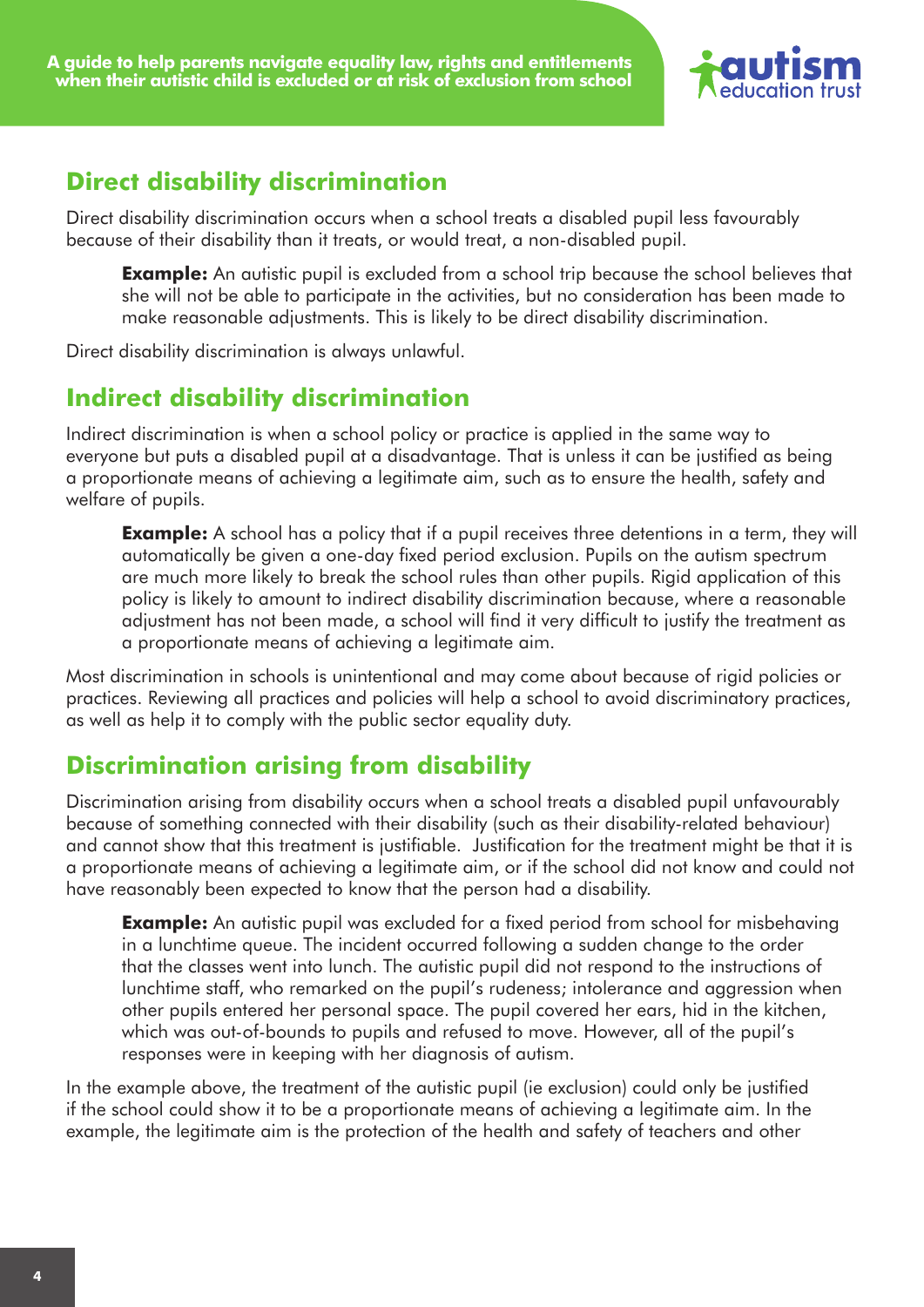![](_page_4_Picture_1.jpeg)

pupils in the queue and the pupil whilst in the kitchen. Rather than excluding the pupil however, a more proportionate response could be to implement 'reasonable adjustments' eg lunchtime staff training in autism; allowing the pupil to go to lunch five minutes before other pupils, as well as teaching the pupil about social situations, by using social stories™, for example: reasonable adjustments that the school had previously agreed to make, but had neglected to do.

A failure to make relevant reasonable adjustments is likely to make it difficult for a school to show that any potentially discriminatory treatment was a proportionate means of achieving a legitimate aim. Health and safety issues must not be used inappropriately to avoid making a reasonable adjustment. It is for the school to justify the treatment. It must produce evidence, such as an individualised risk assessment and not rely on mere generalisations about health and safety.

Examples of legitimate aims might include:

- ensuring that education, benefits, facilities and services are targeted at those who most need them
- the fair exercise of powers
- ensuring the health and safety of pupils and staff, provided that risks are clearly specified
- • maintaining academic and behaviour standards
- ensuring the wellbeing and dignity of pupils.

Discrimination arising from disability will occur if the following three conditions are all met.

- 1. A school treats your child unfavourably that is, puts them at a disadvantage even if this was not the school's intention.
- 2. This treatment is because of something connected with your child's disability, such as disability-related behaviour.
- 3. The treatment cannot be justified by showing that it is 'a proportionate means of achieving a legitimate aim'.

However, if a school did not know, or could not reasonably have been expected to know, that your child was disabled, then the unfavourable treatment will not be unlawful.

#### **What is disability-related behaviour?**

To help the school understand that your child's behaviour is a direct consequence of their disability, or affected by it to some degree, you may wish to share your child's autism diagnostic report and/or education, health and care (EHC) plan, if applicable, with them. Reports from other professionals might also refer to this behaviour being a part of your child's disability (occupational therapist, educational psychologist, speech and language therapist, autism specific teacher, SENCO etc). Alternatively, it may be useful to refer the school to the National Institute for [Health and Care Excellence \(NICE\): Autism spectrum disorder in under 19s: recognition, referral](https://www.nice.org.uk/guidance/cg128/resources)  [and diagnosis](https://www.nice.org.uk/guidance/cg128/resources). Further information on the challenges that autistic pupils may face in school and how this can affect their behaviour can be found on The National Autistic Society's [website](http://www.autism.org.uk/professionals/teachers/classroom.aspx).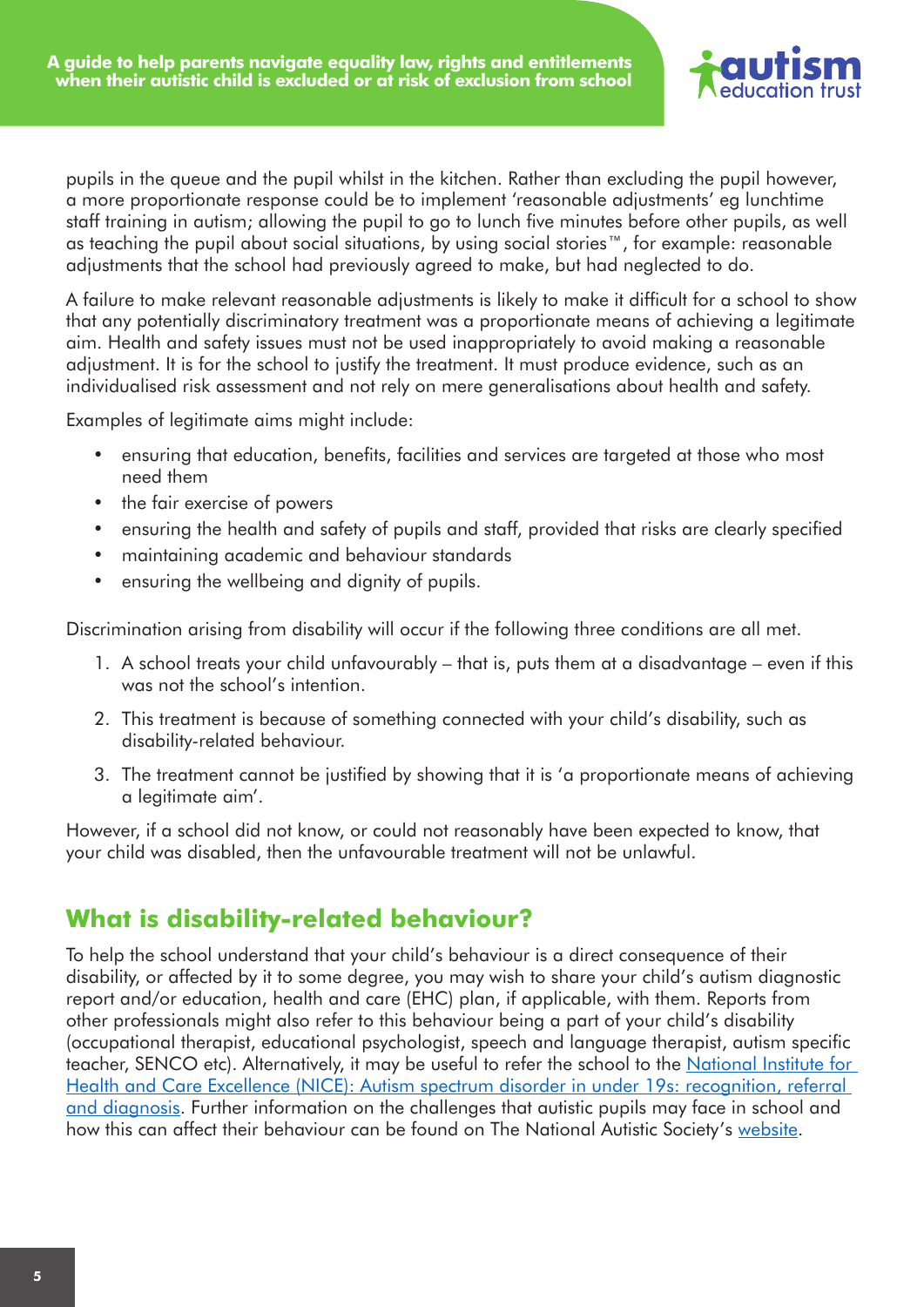![](_page_5_Picture_1.jpeg)

Headteachers should take account of any contributing factors that are identified after an incident of poor behaviour has occurred, before deciding to exclude<sup>5</sup>. For an autistic pupil, in order to reduce or replace behaviour that causes concern, school staff need to understand why the pupil acts in a particular way. If they understand the cause, they can then provide appropriate support. Disruptive behaviour can be an indication of unmet needs<sup>6</sup>. In consultation with you, the school may consider asking the local authority to make an assessment of your child's education, health and care (EHC) needs, or, if your child already has an EHC plan, requesting an emergency review of the plan.

#### **Failure to make reasonable adjustments**

The duty to make reasonable adjustments requires a school to take positive steps to enable disabled pupils to fully participate in all aspects of school life − to ensure that they are not placed at a substantial disadvantage compared to non-disabled pupils. This duty is an anticipatory one and therefore schools need to think in advance about what disabled pupils might require and what adjustments might be needed.

Before 2018, a loophole in the Equality Act meant schools didn't have to make reasonable adjustments for disabled children when they had a 'tendency to physical abuse' - even when that was caused by a lack of appropriate support. However, following a [Tribunal ruling in 2018](https://www.autism.org.uk/get-involved/media-centre/news/2018-08-14-landmark-ruling-exclusions.aspx), this loophole no longer applies and schools and colleges must make sure they have made appropriate reasonable adjustments for autistic pupils, or those with other disabilities, aged under 18, before they can exclude them.<sup>7</sup>

Where practical, the headteacher should give your child an opportunity to present their case before taking the decision to exclude<sup>8</sup>. For an autistic pupil, reasonable adjustments might be required to allow them to communicate their account of what happened, such as allowing them time to become calm following an incident; allowing them to speak to a member of staff with whom they have a good relationship; the pupil producing a comic-strip representation of the incident; allowing the pupil time to process questions.

The school's governing board should identify the steps they will take to ensure all parties will be supported to participate and have their views properly heard<sup>9</sup> (ie in a meeting to consider the headteacher's decision to exclude a pupil).

Regarding an incident that has led to exclusion, the governing board should consider whether the headteacher can demonstrate that their actions are justified and that no reasonable adjustments could have been made to prevent the incident which led to the exclusion.

Where a school decides that there are no reasonable steps that it can take, it is important that it sets out its reasons for this decision so that, if it is challenged by you or your child, it can explain to you and, if necessary, a tribunal why it has acted in the way that it has. In a case involving disability, if a school has not complied with its duty to make relevant reasonable adjustments, it will be difficult for it to show that the treatment was proportionate.

<sup>5</sup> [Department for Education \(DfE\): Exclusion Statutory Guidance - September 2017](https://www.gov.uk/government/publications/school-exclusion) paragraph 18

<sup>6</sup> [Department for Education \(DfE\): Exclusion Statutory Guidance - September 2017](https://www.gov.uk/government/publications/school-exclusion) key points

<sup>&</sup>lt;sup>7</sup> C&C v The Governing Body of a School, The Secretary of State for Education (First Interested Party) and The National [Autistic Society \(Second Interested Party\) \(SEN\) \[2018\] UKUT 269 \(AAC\)](https://www.gov.uk/administrative-appeals-tribunal-decisions/2018-ukut-269-aac-c-c-v-the-governing-body-of-a-school-the-secretary-of-state-for-education-first-interested-party-and-the-national-autistic-society-second-interested-party-sen)

<sup>8</sup> [Department for Education \(DfE\): Exclusion Statutory Guidance - September 2017](https://www.gov.uk/government/publications/school-exclusion) paragraph 17

<sup>9</sup> [Department for Education \(DfE\): Exclusion Statutory Guidance - September 2017](https://www.gov.uk/government/publications/school-exclusion) paragraph 68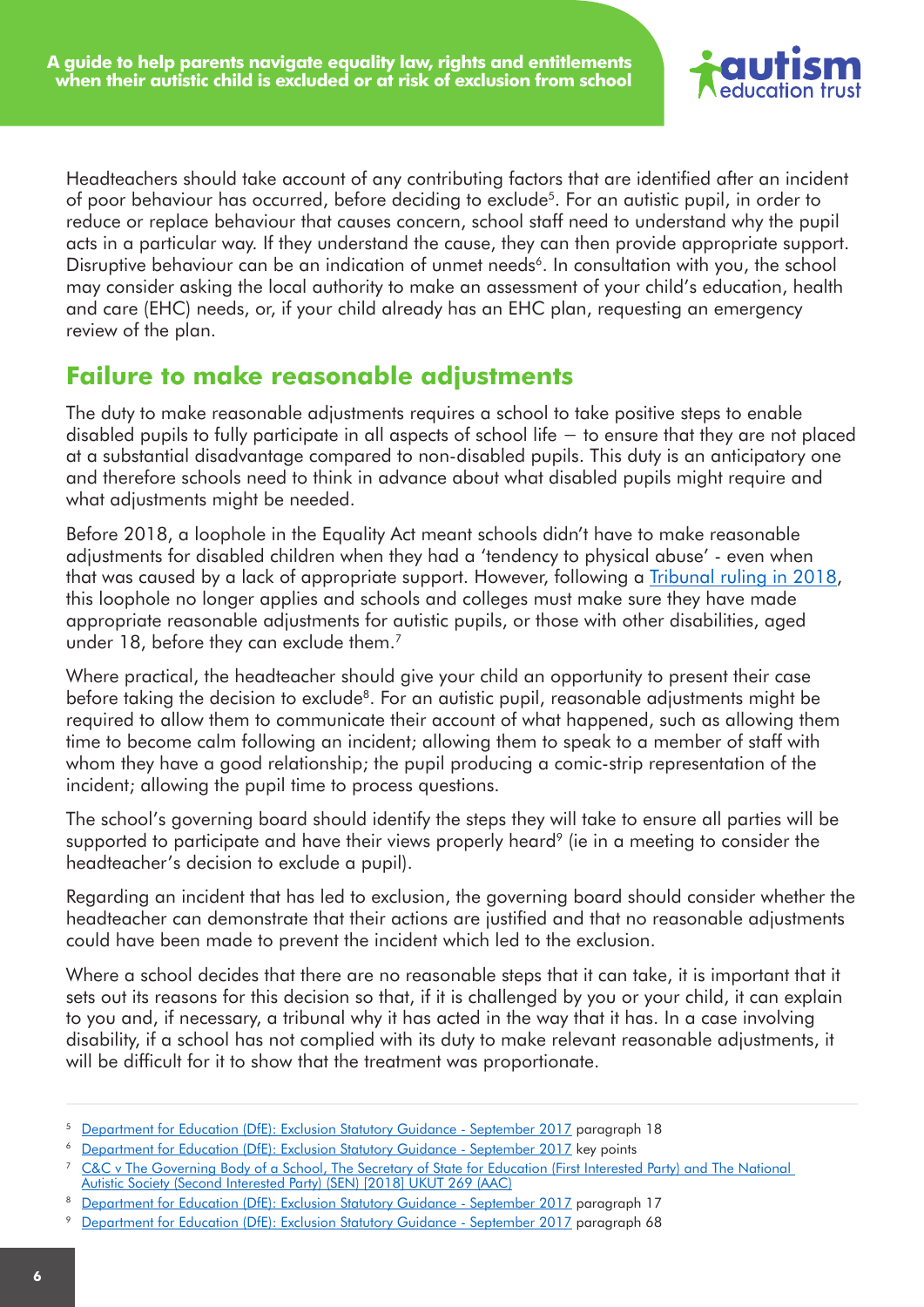![](_page_6_Picture_1.jpeg)

In the earlier example involving the autistic pupil in the lunchtime queue, as the school had not put in place the agreed reasonable adjustments to help the pupil overcome her difficulties (regarding social interaction, coping with changes to routine, processing information, sensory processing) and it was this that led to the pupil's agitation, this would be classified as a failure to make reasonable adjustments. An exclusion is unlikely to be justified in circumstances in which the school has not complied with its duty to make reasonable adjustments for that pupil.

The duty to make reasonable adjustments also applies to school policies. Autistic pupils are much more likely to break the school rules than pupils who are not autistic. This means that your child could be placed at a substantial disadvantage if schools rigidly apply their behaviour policy. The Act requires schools to make reasonable adjustments for disabled pupils both to the exclusions process and to the disciplinary sanctions imposed. This might mean applying different sanctions, or applying them in a different way, to avoid putting your child at a substantial disadvantage in relation to their non-disabled peers.

**Example:** An autistic pupil is excluded for repeatedly getting up from his seat during lessons and disrupting other pupils by going up to them and flapping his arms. It is the school's policy that repeated disruptive behaviour is punished by exclusion. However, the school is under a duty to make reasonable adjustments to its policy, which might mean disregarding some of the disruptive behaviour and working with the pupil to help reduce his anxiety and to improve his social skills.

The flapping arms in the example is 'stimming' or self-stimulatory behaviour and a characteristic of autism that can be an individual's way of self-regulating or calming themselves, but can also indicate that a person is in a state of heightened anxiety and stress. Excluding a pupil for exhibiting this behaviour would have been considered discrimination arising from disability (punishing them for their disability-related behaviour).

A common misapprehension is that all pupils must be treated the same way and that exceptions cannot be made to behaviour policies. It is true that the overriding principle of equality legislation is generally one of equal treatment, but for disability it is different. Schools may, and often must, treat a disabled person more favourably than a person who is not disabled. It is never direct discrimination against a non-disabled pupil to treat a disabled pupil more favourably.

**Example:** A pupil with Asperger syndrome can sometimes act in a disruptive manner in class. The school does not take disciplinary action, but uses agreed strategies to manage his behaviour. A non-disabled pupil who is also disruptive in class is punished for his behaviour. This difference in treatment would not be direct discrimination against the nondisabled pupil.

The school's behaviour policy should acknowledge the school's legal duties under the Act, including the importance of avoiding discrimination $10$ .

<sup>&</sup>lt;sup>10</sup> DfE: [Behaviour and discipline in schools Advice for headteachers and school staff,](https://www.gov.uk/government/publications/behaviour-and-discipline-in-schools) para 12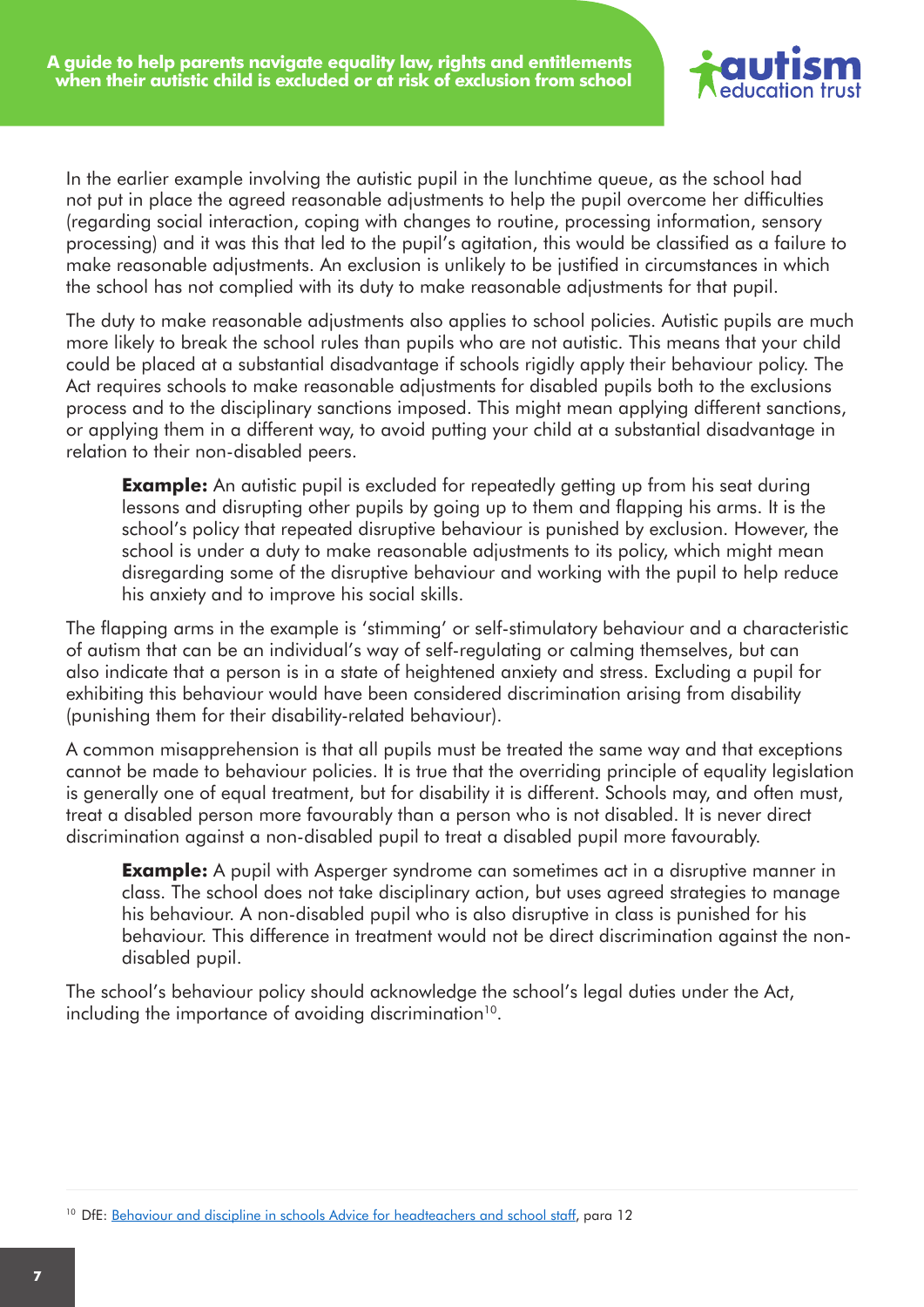![](_page_7_Picture_1.jpeg)

#### **Key points:**

Your child's school should:

- Be aware of the different forms of disability discrimination and their legal duties under the Equality Act 2010.
- Understand autism and how it impacts on your child (eg sensory sensitivities, anxiety).
- Try to understand why your child acts in a particular way and provide appropriate support.
- Understand that behaviour is a form of communication and disruptive behaviour can be an indication of unmet needs.
- Ensure collaborative working between parents and other professionals/services.
- Consider whether exclusion is an appropriate and proportionate measure and whether alternatives have been explored.

![](_page_7_Picture_10.jpeg)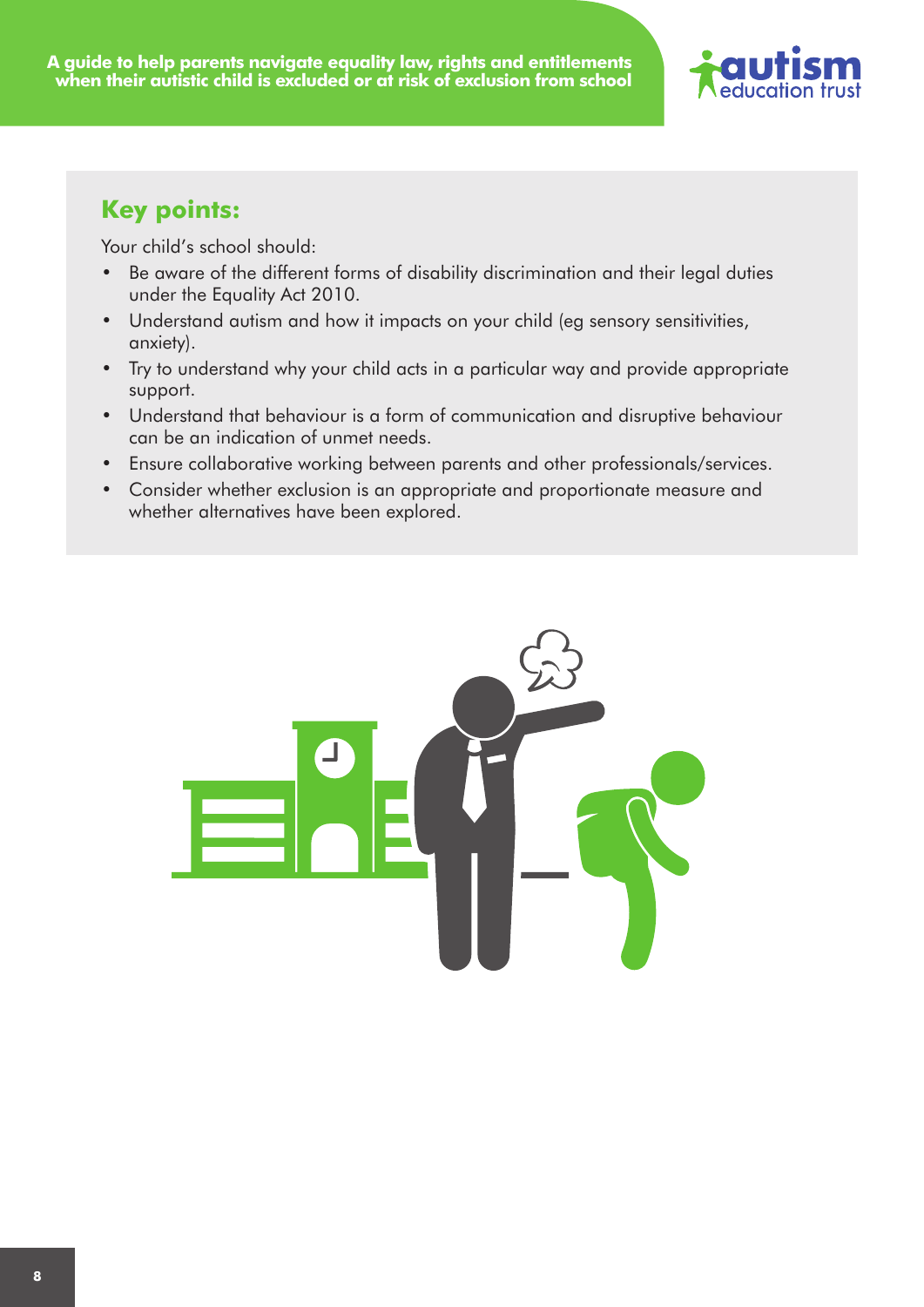![](_page_8_Picture_1.jpeg)

#### **Key questions:**

- Is your child disabled for the purposes of the Equality Act 2010<sup>1</sup>?
- Is your child's behaviour a direct consequence or manifestation of their autism, or at least affected by their disability? Look for references to this particular behaviour being part of your child's autism in professionals' reports.
- Did the headteacher give your child an opportunity to present their case before taking the decision to exclude and were reasonable adjustments made to allow them to do so?
- Does the exclusion amount to *discrimination arising from disability* (punishing them for their disability-related behaviour)? It will not be unlawful if it was a proportionate means of achieving a legitimate aim or the school did not know, and could not reasonably have been expected to know, that the pupil was disabled.
- If your child has an education, health and care (EHC) plan, consider whether the support being provided is sufficient to meet their needs.
- What reasonable adjustments is the school making to its practices to avoid placing your child at a substantial disadvantage compared to their non-disabled peers?
- What reasonable adjustments have been made to the school's behaviour policy to avoid claims of indirect disability discrimination and discrimination arising from disability?
- Has the headteacher applied a blanket behaviour policy in the same way to all pupils, which has the effect of putting a group(s) of pupils who share a protected characteristic (disability) at a disadvantage and is not able to justify this treatment as *a proportionate means of achieving a legitimate aim* (ie indirect disability discrimination)*?*
- Does the school's behaviour policy acknowledge the requirements of the Act<sup>22</sup>
- Has account been taken of any contributing factors, such as bullying<sup>32</sup> What were the triggers and other factors that may have made your child more anxious and therefore less tolerant of people and environments and more susceptible to exhibiting challenging behaviour?
- • Is exclusion providing an effective sanction?4 Are there more *proportionate means of achieving a legitimate aim* that would avoid the need for exclusion?

<sup>&</sup>lt;sup>1</sup> [Equality Act 2010, section 6](http://www.legislation.gov.uk/ukpga/2010/15/section/6) and Equality Act 2010 Guidance on matters to be taken into account in determining [questions relating to the definition of disability](https://www.equalityhumanrights.com/en/publication-download/equality-act-2010-guidance-matters-be-taken-account-determining-questions)

<sup>&</sup>lt;sup>2</sup> [Behaviour and discipline in schools: guidance for headteachers and staff,](https://www.gov.uk/government/publications/behaviour-and-discipline-in-schools) para 12

<sup>&</sup>lt;sup>3</sup> [Department for Education \(DfE\): Exclusion Statutory Guidance - September 2017](https://www.gov.uk/government/publications/school-exclusion) paras 18 and 63

<sup>4</sup> [Department for Education \(DfE\): Exclusion Statutory Guidance - September 2017](https://www.gov.uk/government/publications/school-exclusion) para 20